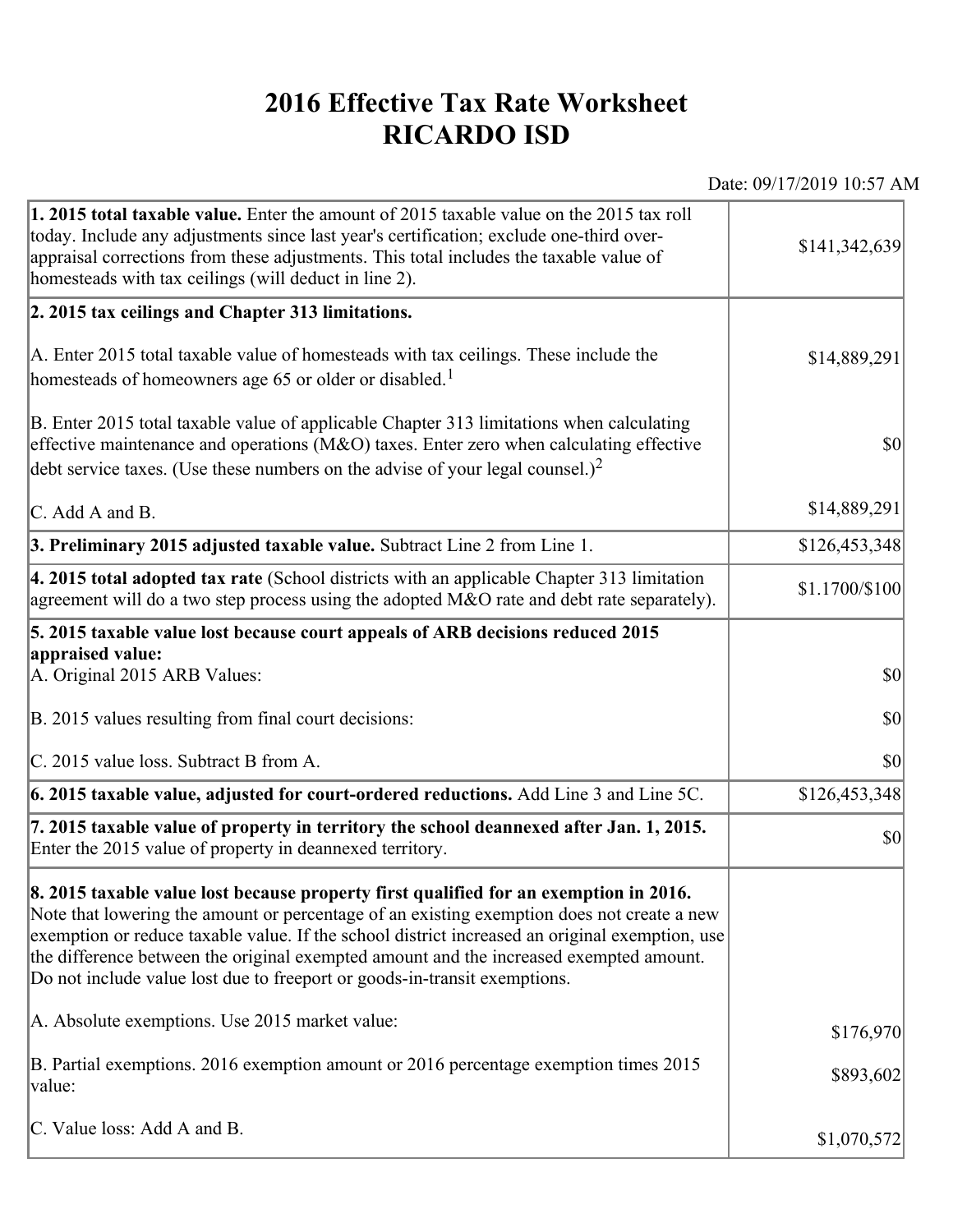| 9. 2015 taxable value lost because property first qualified for agricultural appraisal (1-<br>d or 1-d-1), timber appraisal, recreational/scenic appraisal or public access airport<br>special appraisal in 2016. Use only properties that qualified in 2016 for the first time; do<br>not use properties that qualified in 2015.                                                                                                                                                                                                                                                                                                                                                                         |                                     |
|-----------------------------------------------------------------------------------------------------------------------------------------------------------------------------------------------------------------------------------------------------------------------------------------------------------------------------------------------------------------------------------------------------------------------------------------------------------------------------------------------------------------------------------------------------------------------------------------------------------------------------------------------------------------------------------------------------------|-------------------------------------|
| A. 2015 market value:                                                                                                                                                                                                                                                                                                                                                                                                                                                                                                                                                                                                                                                                                     | \$341,240                           |
| B. 2016 productivity or special appraised value:                                                                                                                                                                                                                                                                                                                                                                                                                                                                                                                                                                                                                                                          | \$26,350                            |
| C. Value loss. Subtract B from A.                                                                                                                                                                                                                                                                                                                                                                                                                                                                                                                                                                                                                                                                         | \$314,890                           |
| 10. Total adjustments for lost value. Add lines 7, 8C and 9C.                                                                                                                                                                                                                                                                                                                                                                                                                                                                                                                                                                                                                                             | \$1,385,462                         |
| 11. 2015 adjusted taxable value. Subtract Line 10 from Line 6.                                                                                                                                                                                                                                                                                                                                                                                                                                                                                                                                                                                                                                            | \$125,067,886                       |
| 12. Adjusted 2015 taxes. Multiply Line 4 by Line 11 and divide by \$100.                                                                                                                                                                                                                                                                                                                                                                                                                                                                                                                                                                                                                                  | \$1,463,294                         |
| 13. Taxes refunded for years preceding tax year 2015. Enter the amount of taxes refunded<br>by the district for tax years preceding tax year 2015. Types of refunds include court<br>decisions, corrections and payment errors. Do not include refunds for tax year 2015. This<br>line applies only to tax years preceding tax year 2015.                                                                                                                                                                                                                                                                                                                                                                 | \$5,391                             |
| 14. Adjusted 2015 taxes with refunds. Add Lines 12 and 13.                                                                                                                                                                                                                                                                                                                                                                                                                                                                                                                                                                                                                                                | \$1,468,685                         |
| 15. Total 2016 taxable value on the 2016 certified appraisal roll today. This value<br>includes only certified values and includes the total taxable value of homesteads with tax<br>ceilings (will deduct in Line 17). These homesteads include homeowners age 65 or older or<br>disabled.                                                                                                                                                                                                                                                                                                                                                                                                               |                                     |
| A. Certified values only: <sup>3</sup>                                                                                                                                                                                                                                                                                                                                                                                                                                                                                                                                                                                                                                                                    | \$144,177,455                       |
| <b>B. Pollution control exemption:</b> Deduct the value of property exempted for the current tax<br>year for the first time as pollution control property:                                                                                                                                                                                                                                                                                                                                                                                                                                                                                                                                                | $\vert 10 \vert$                    |
| C. Total value. Subtract B from A.                                                                                                                                                                                                                                                                                                                                                                                                                                                                                                                                                                                                                                                                        | \$144, 177, 455                     |
| 16. Total value of properties under protest or not included on certified appraisal roll.                                                                                                                                                                                                                                                                                                                                                                                                                                                                                                                                                                                                                  |                                     |
| A. 2016 taxable value of properties under protest. The chief appraiser certifies a list of<br>properties still under ARB protest. The list shows the appraisal district's value and the<br>taxpayer's claimed value, if any, or an estimate of the value if the taxpayer wins. For each of<br>the properties under protest, use the lowest of these values. Enter the total value.                                                                                                                                                                                                                                                                                                                        | $\vert \mathbf{S} \mathbf{O} \vert$ |
| B. 2016 value of properties not under protest or included on certified appraisal roll.<br>The chief appraiser gives school districts a list of those taxable properties that the chief<br>appraiser knows about, but are not included in the appraisal roll certification. These<br>properties are not on the list of properties that are still under protest. On this list of<br>properties, the chief appraiser includes the market value, appraised value and exemptions for<br>the preceding year and a reasonable estimate of the market value, appraised value and<br>exemptions for the current year. Use the lower market, appraised or taxable value (as<br>appropriate). Enter the total value. | $ 10\rangle$                        |
| C. Total value under protest or not certified: Add A and B.                                                                                                                                                                                                                                                                                                                                                                                                                                                                                                                                                                                                                                               | $\vert \mathbf{S} \mathbf{O} \vert$ |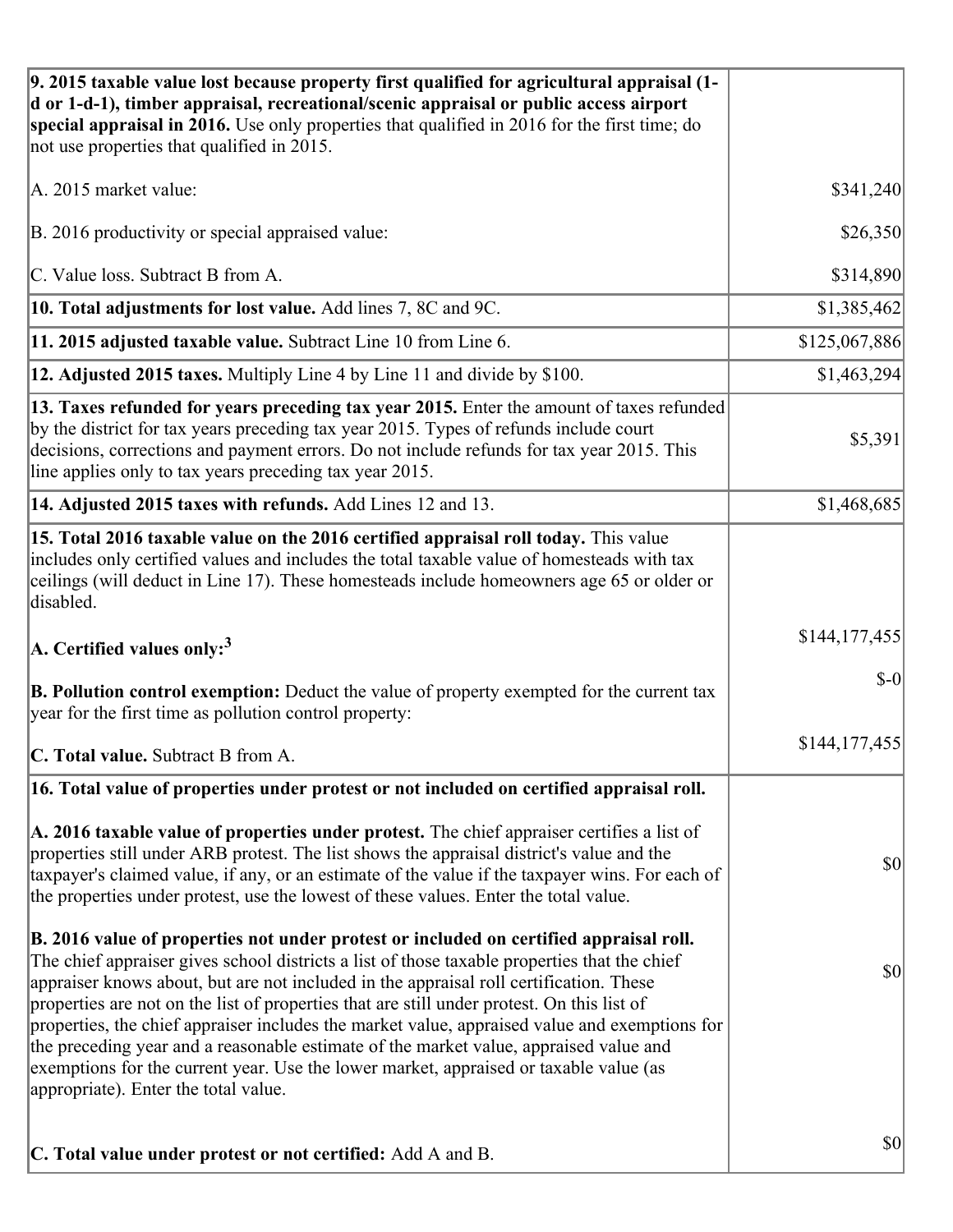| 17. 2016 tax ceilings and Chapter 313 limitations.                                                                                                                                                                                                                                                                                                                                                                             |                |
|--------------------------------------------------------------------------------------------------------------------------------------------------------------------------------------------------------------------------------------------------------------------------------------------------------------------------------------------------------------------------------------------------------------------------------|----------------|
| A. Enter 2016 total taxable value of homesteads with tax ceilings. These include the<br>homesteads of homeowners age 65 or older or disabled. <sup>4</sup>                                                                                                                                                                                                                                                                     | \$16,300,481   |
| B. Enter 2016 total taxable value of applicable Chapter 313 limitations when calculating<br>effective M&O taxes. Enter zero when calculating effective debt service taxes. (Use these<br>numbers on the advise of your legal counsel.) <sup>5</sup>                                                                                                                                                                            | \$0            |
| C. Add A and B.                                                                                                                                                                                                                                                                                                                                                                                                                | \$16,300,481   |
| 18. 2016 total taxable value. Add Lines 15C and 16C. Subtract Line 17C.                                                                                                                                                                                                                                                                                                                                                        | \$127,876,974  |
| 19. Total 2016 taxable value of properties in territory annexed after Jan. 1, 2015.<br>Include both real and personal property. Enter the 2016 value of property in territory<br>annexed by the school district.                                                                                                                                                                                                               | \$0            |
| 20. Total 2016 taxable value of new improvements and new personal property located<br>in new improvements. New means the item was not on the appraisal roll in 2015. New<br>additions to existing improvements may be included if the appraised value can be<br>determined. New personal property in a new improvement must have been brought into the<br>taxing unit after Jan. 1, 2015, and be located in a new improvement. | \$4,125,723    |
| $ 21$ . Total adjustments to the 2016 taxable value. Add Lines 19 and 20.                                                                                                                                                                                                                                                                                                                                                      | \$4,125,723    |
| 22. 2016 adjusted taxable value. Subtract Line 21 from Line 18.                                                                                                                                                                                                                                                                                                                                                                | \$123,751,251  |
| 23. 2016 effective tax rate. Divide Line 14 by Line 22 and multiply by $$100$ .                                                                                                                                                                                                                                                                                                                                                | \$1.1868/\$100 |
| 24. 2016 effective tax rate for ISDs with Chapter 313 Limitations. Add together the<br>effective tax rates for M&O and debt service for those school districts that participate in an<br>applicable Chapter 313 limitations agreement.                                                                                                                                                                                         | \$0.0000/\$100 |

<sup>1</sup>Tex. Tax Code Section 26.012(14)  $2$ Tex. Tax Code Section 26.012(6)  $3$ Tex. Tax Code Section 26.012(6)  ${}^{4}$ Tex. Tax Code Section 26.012(6)(A)(i)

 $5$ Tex. Tax Code Section 26.012(6)(A)(ii)